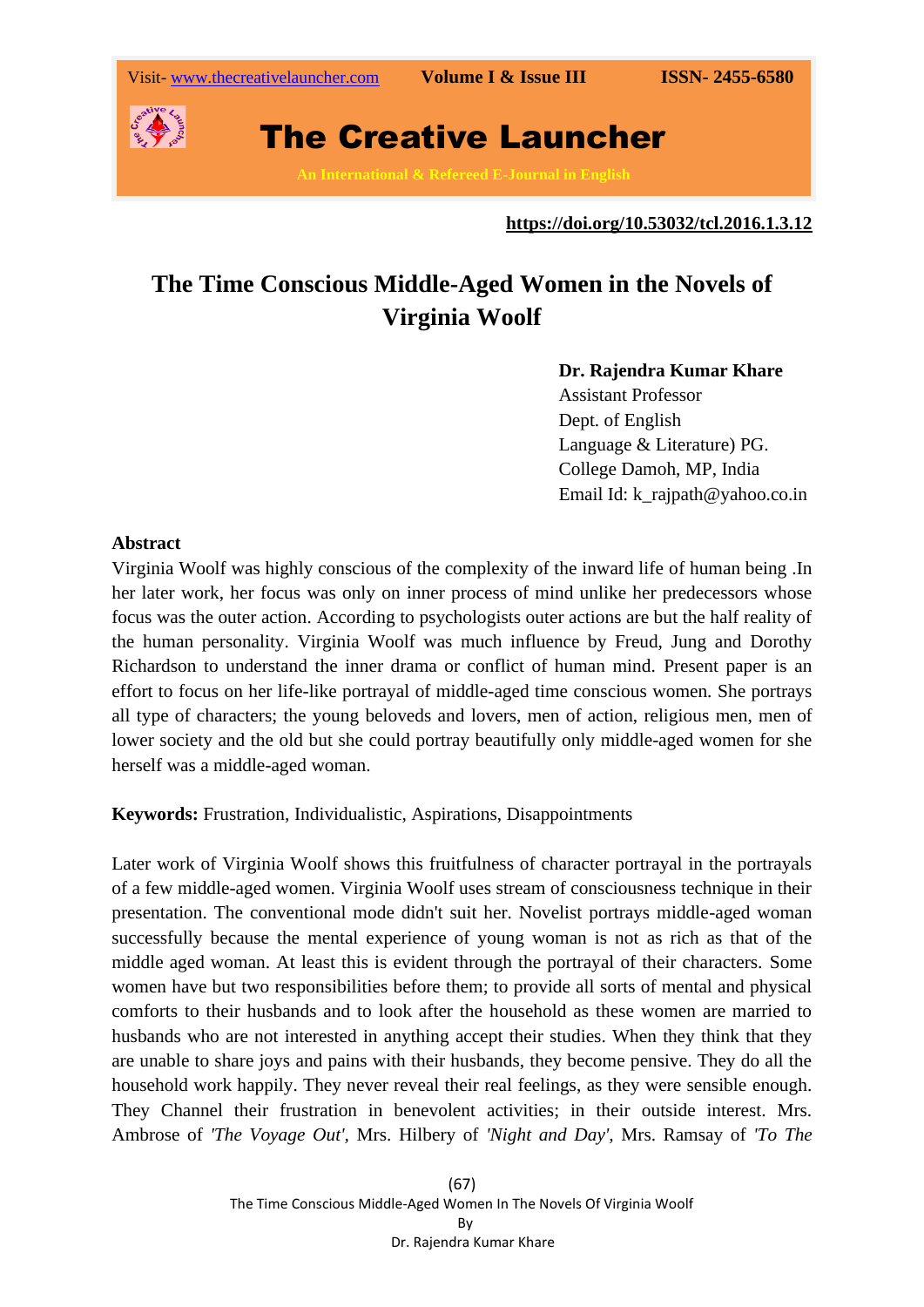

*Lighthouse'* are full of selfless interest in others. They are not complaining against like, thought they can, but living life as it comes.

Mrs. Hilbery is a little different from the other woman of this category. She is personified as an exaggerated Feminine sensibility though she shows a rare insight into the truth of life like love and affection but she is poor to deal with the ordinary facts of life. With a mysterious smile, realizing it full well that her daughter's affairs are gradually reaching their climax, she goes in and out of house like an all knowing deity. When her absence would be of some help to Katherine and Ralph she disappears from the house. The absence helps in bringing both into closer contact with each other, setting things right for them she returns back only on receiving the telegram of her husband. When she comes back from Straford on Avon she looks like an angel. She Strew the Floor with Flower and leaves from Shakespear's tomb. And she crowns the occasion of her daughter's happiness with a little song about a miller's daughter. In the office of Ralph talking to him she uses lots of parentheses in her speech "….. do me a favor and Anderson won't keep his horse waiting (Anderson is a perfect tyrant but he drove my dear father to the Abbey the day they busted him). I made bold to come to you Mr. Denham, not exactly in search of legal assistance (though I don't know I'd rather come to, if I were in trouble)…."**<sup>1</sup>** There is something odd in her because of which she looks like Shakespearean fool. In the 'Time Literary supplement, a critic rightly said, "…… we laugh a delighted assent and go on to remember that we are laughing at one to whom alone love and everlasting woman wisdom have given the power of putting thing right for her bewildered."**<sup>2</sup>** If she were the character of a mouthpiece, she would have received her place with the famous eccentric characters of English fiction like Mr. Collins and Micawber. But she is part of an, unsatisfactory novel like *'Night and Day'* some inabilities of the novelist come in her way of making her walk out of the novel. They have an identity of her own. There remains something undramatic about her. Virginia consciously crafts all this for her.

Among the women of this category Betty Flanders, the unacknowledged heroine of '*Jacob's Room'* holds a special place. Two other middle aged women, Mrs. Ambrose and Mrs. Hilbery had been portrayed by Virginia Woolf before she portrayed Betty Flanders. She portrayed Mrs. Flander in relation to the past. But she didn't portray other women in this relation. It is the latter's fate to dig up the past memories. She was left with three sons after the death of her husband. These sons pursue their own career. Leaving her with only memories of him, Jacob, one of her sons, in the end dies. The memories of his symbolized by his old shoes; "…..what am I to do with these, Mr. Bonamy"**<sup>3</sup>** Ms. Flanders is a definite step towards Mrs. Alloway. She is the chief character of her first major novel. She is mainly the character of past. Her character-portrayal shows how she is rich of the mental experience of the middle age woman.

Novelist, into the psychology of this middle-aged woman, shows a surprising insight. Virginia Woolf puts in Mrs. Dalloway all the symptoms of very common lady, and diseases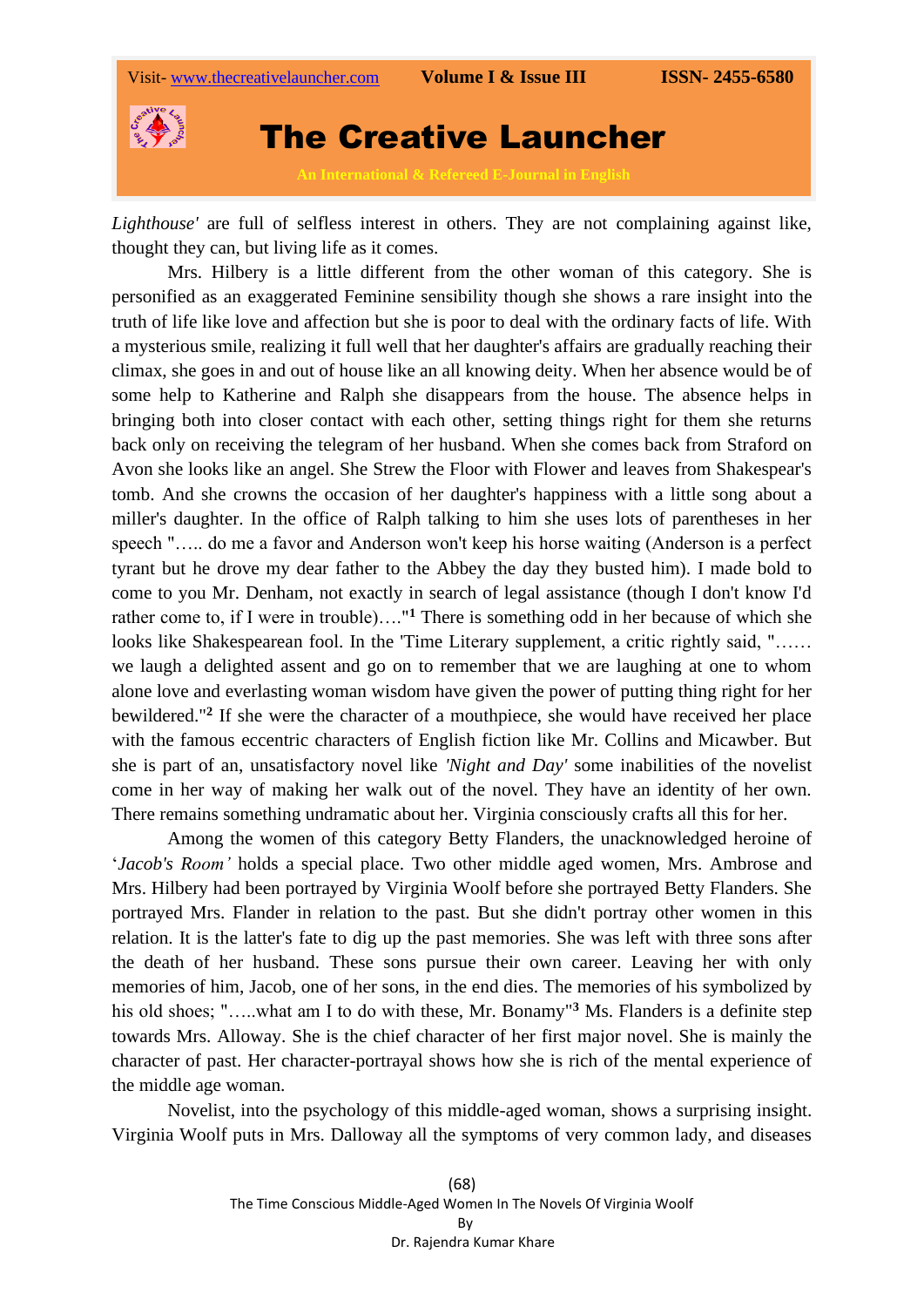

that a middle age woman brings with it, it is pointed out by Miss Simone-de behavior in the book *'The Second Sex',* that a radical change occurs in a woman at this age. She begins to think that she is not going to achieve anything more in life. This makes her miserable. Her body is fruitless now. Her dreams and ambitions are not being fulfilled. The writer further says, "...She reviews the past; the moment has come to draw a line across the page, to make up her accounts; she balances her books. And she is appalled at the narrow limitation....<sup>"4</sup> And this is the thing Mrs. Dalloway is doing. The basic cause of her dis-satisfaction is the passing of the prime of youth in her life. She had the oldest sense of being herself. "......invisible unseen, unknown, these being no more marrying no more having of children"<sup>5</sup>. She regrets this because of the desire for a son, because she has no son except a daughter, Elizabeth Mrs. Dalloway of *'The Voyage Out'* her predecessor has an aspiration for a son too. Besides this, she was dissatisfied over the gradual disappearance of the sexual life. "....It was all over for her. The sheet was stretched and the bed narrow"**<sup>6</sup>** . Though she has good social relationship but she finds herself very lonely in life because her daughter, now an adolescent with her dog and husband is busy in his political work. As a result of this, the thought of repentance come to her as a passing phase for not having married Peter Walsh who is her ardent lover. She feels that had she had married Peter Walsh it would have been greater than what it has been with Richard Dalloway. The news of a tortured soul's suicide intensifies her mental agitation. She hears this from William Bradshaw during her party and thinks it is nothing but the culmination of her own happiness or unhappiness in life.

On the other hand her husband is happier than Mrs. Dalloway and this is very interesting to note. His social status is improving everyday and his achievement seems to be bigger than before with the passage of time. While the curve of his happiness is ascending his wife's is declining. Because, besides, his social status and achievement he has not only a lively wife but a lively daughter too.

It is worthy to note that while Virginia Woolf wrote her important works, she herself was belonging to middle age of her life. When she was four and forty a year after the publication of *Mrs. Dalloway,* she wrote of a slight melancholia', which sometimes overpowered her and made her think that she is old and she is ugly. Her other few dissatisfactions also can be noted. As she wanted to devote herself fully to the writing career so she and her husband decided not to have children. For a woman to take a decision like this is quite unnatural. Quentin Bell in his biography of the novelist writes that whenever she sees her sister, Vanessa in a fruitful condition, she could never hide her jealousy. She has strikingly used the metaphor, throughout his diary, that of a child birth to satisfy her maternal instincts though she may not be conscious of it. Once of a time she writes, "…..pain as a child birth and then too slowly faded, and I lay presiding, like a most solicitous mother over the shattered spintered, fragment of my body"**<sup>7</sup>** . That Virginia Woolf imparts her own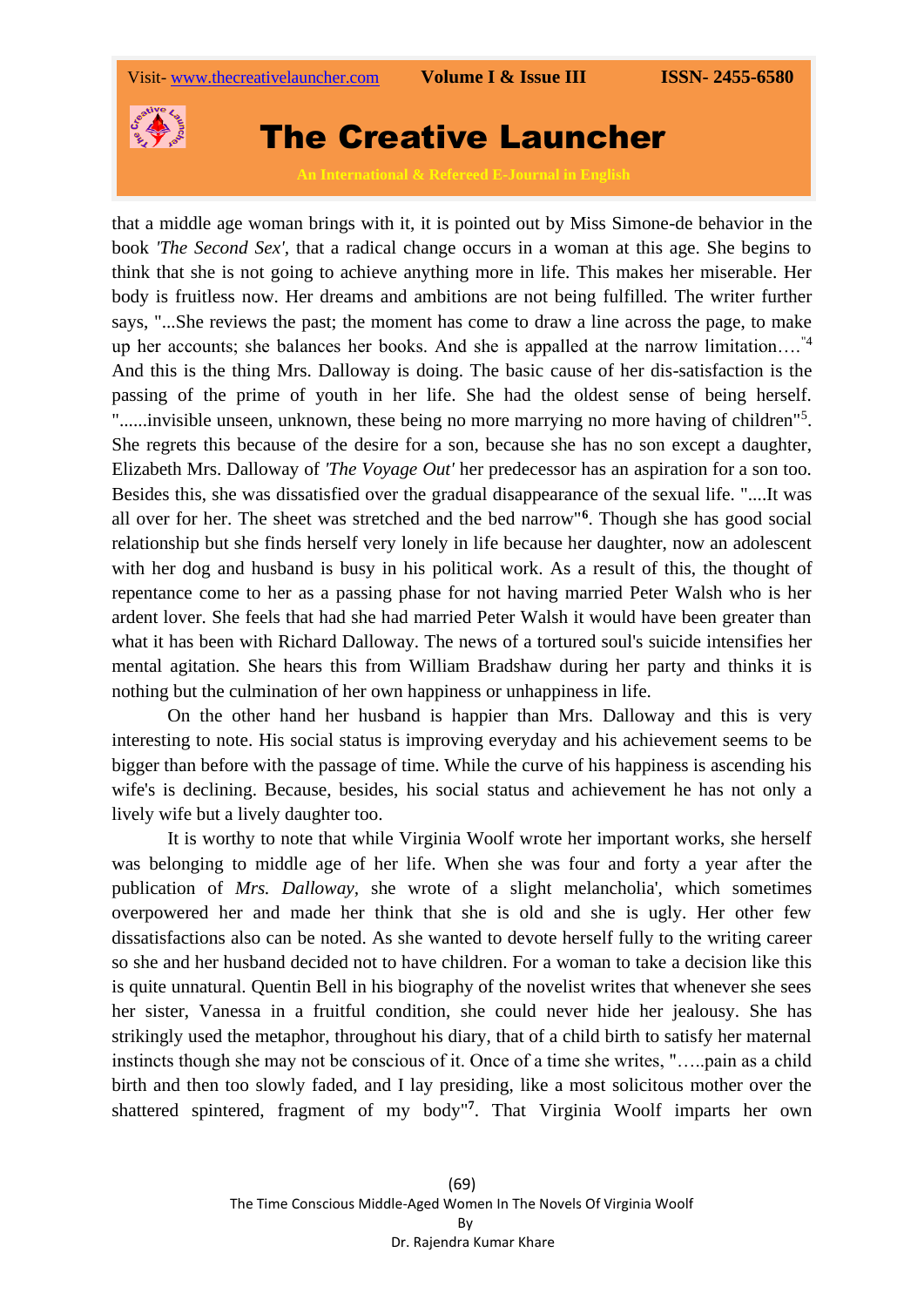

dissatisfaction of life to her heroines is a terrible truth. But in so doing she makes them really true.

Mrs. Ramsay is too oppressed by the sense of age. She is frustrated in her way of life though she is ever interested in the well being of others; "…. When she wonders why she chose to fall in love with her husband whom she finds full of defects. The youthful glow of one of her guests, Minta's face upsets her and she gets conscious of her own fading beauty; Shabby and worn out, and not presumably (her cheeks were hollow, her hair was white)"<sup>8</sup>. When she goes into that 'no man's land'9. Where to follow her is not very easy, and when she feels herself beyond any mortal connection she is herself. To face the problems of life these reflections or temporary lapses keep her sane and strong.

Mrs. Wilcox of *Howard End,* by Forster has also a resemblance with her. Mrs. Wilcox also dies unexpectedly in the novel. She shares with Mrs. Ramsay the qualities of understanding, tolerance and consideration. We are throughout given the impression, after her death, that she is watching from heaven the affairs of Howard End, Mrs. Ramsay is described also as living in the memory of her husband, children and servant. Once upon a time the trip could not materialize when Mrs. Ramsay wanted to take her son to the lighthouse. In the same way Mrs. Wilcox too wanted to take Magarant, to Howards End but she could not do so. While writing, *To the Light House* Virginia Woolf quite likely had Howards End in her mind. Virginia Woolf started her writing career, a year before the publication of Forster's novel in 1910. Virginia Woolf's diary suggests that she had acquaintance with his literary achievements. And E.M. Forster was one of her good friend.

Then, in Woolf's fiction a few of the woman are much more individualistic than those considered so far. In her novel *'The Years'* Kitty Lasswade is only who lives her life according to her own ideals and she marries the man who lest maintain her personality. She dislikes artificiality and loves nature and naturalness. She doesn't like university dons, and rejects the love of Oxford-Scholar Edward Pargiler. She doesn't underestimate the value of human contacts, unlike Susan of *'The Waves'* in the latter. In her middle age Susan feels sorry for the narrow pattern of her life in which human relationships have no place. "....I gape, said Susan, 'like a young bird unsatisfied for something that has escaped me"**<sup>10</sup>**. She is successful as a wife, as a mother and she also maintain her form and contact with nature. Her mission of life in worldly sense is fulfilled. Nature is not a doorway to the spiritual world. However, nature is for her is not a doorway to the spiritual world, but Kitty finds a spiritual solace in nature. She gives her B'day party. It does not cause her any tension; on the other hand Mrs. Dalloway has tensed during hers. She comes back to her country and enjoys the bliss of nature on the open land. "…..The land itself, singing to itself a chorus alone, she lay there listening she was happy.**<sup>11</sup>** . Kitty approaches nature and human contacts in their right proportions. Both have their peculiar views on nature.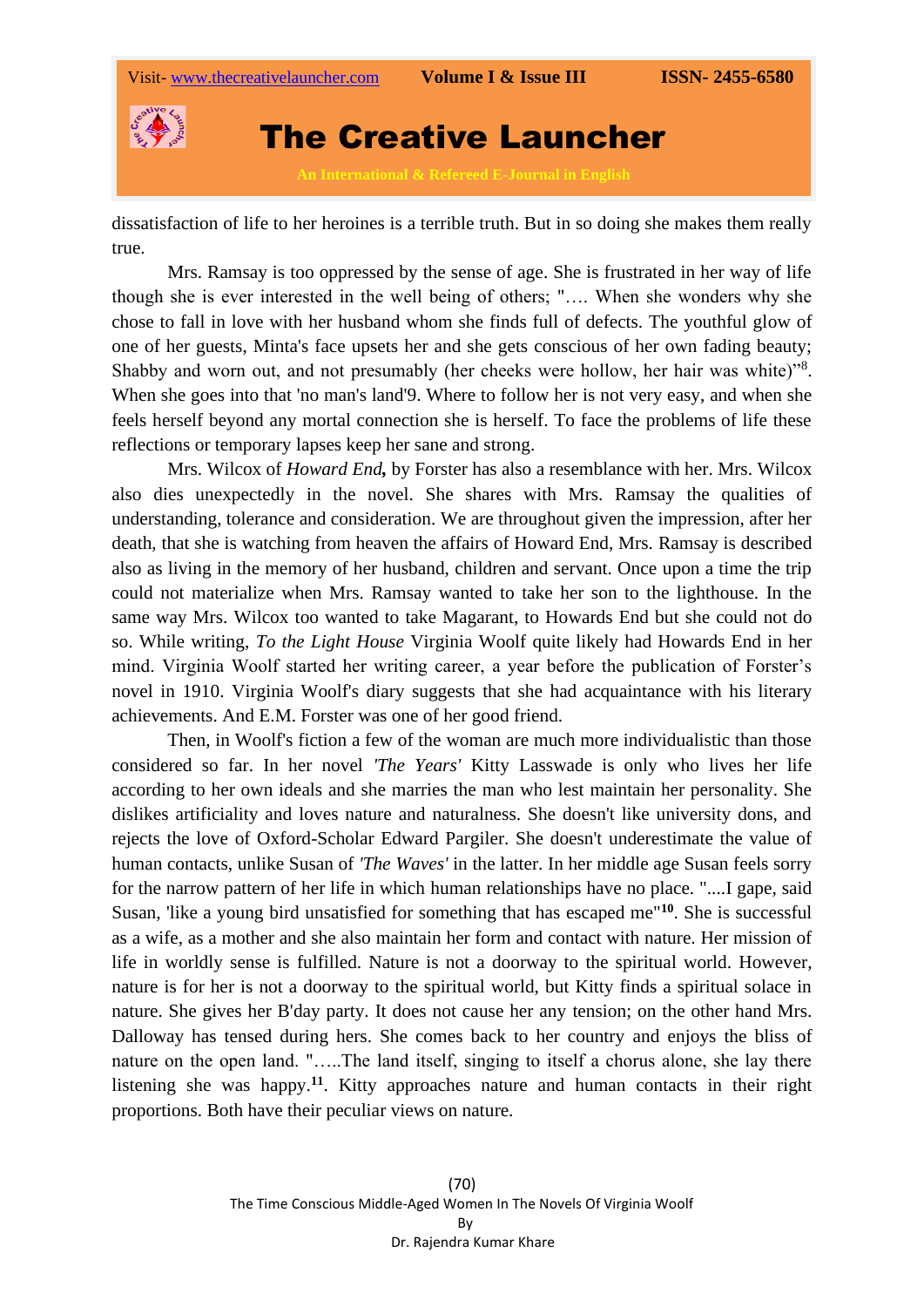

Kitty finds old age quite pleasant. Her attitude to old age is different from that of the woman mentioned previously. Even in her old age she wants to fulfill her aspirations the present, the future that was what she wanted, to keep pace with the changing world. She realizes that at this age (old) she has become her true self. She said "....not to be young; How nice not to mind what people think; no one can live as one likes…."**<sup>12</sup>**. When the aspirations and disappointments of the young days are over. Kitty is a serious attempt at a psychological portrait. Though she remains in the mere background with her latent strength like Mrs. Dalloway but Kitty has the ingredients of being a power character, but on account of the defects of the novel. Jo Robson is socially inferior to her and he is brother of one of Kitty's friends. She is fascinated by this Jo. Once when he was mending something in the garden, and producing the sound of a hammer, she goes to Robson. Jo reminds her that she had her first sex appearance with a rustic lad who had kissed her under the shadow of the haystack while she was in the age of fifteen. It is this sound of hammering that haunt's Kitty in whole of her life. And this sound becomes the symbol of her free spirit. The feelings of fear and ambition haunt the unattractive heroine throughout her life. There are attractive dreams of the past that keep on recurring through certain symbolic ways.

In a novel, *"The Unseen and the Unknown Channels"* an Indian Novelist says the feeling of fear and ambition are symbolized in the movement of the cricket and the spider weaving its web<sup>"13</sup> symbols are not only resort of human mind to give expression to itself but also are the artificial instruments in the hands of artist to express his thoughts. Consequently the symbols of the unconscious mind have been used abundantly by the modern novelists. Virginia's style is an attempt at attaining her distinct way here.

Virginia Woolf presents an exceptional grandeur in the personality of some of these women. Elen Ambrose, as she has something divine about her, she was greatly interested in the affairs of others. She sits with a peculiar way while embroidering, has, "the sublimity of a woman of the early world, spinning the thread of fate"**<sup>14</sup>**. We have already discussed the supernatural flavor of Mrs. Hilbery, and Mrs. Ramsay possessing something exceptional about her is also described. She tells the children that Charles Tansely is not an uninvited guest while scolding her children for criticizing. She looks like a queen 'rising from the mud a beggar's dirty foot...."<sup>15</sup>. She is the epitome. She possessed all the qualities associated with a woman. Joseph L. Blotner in the essay, 'Mythic Patterns in *'To the Lighthouse',* writes about Mrs. Ramsay "….. the female principle in life. Clothed to beauty on intuitive and fructifying force, she opposes the logical but arid ...."<sup>16</sup>. There is a mystic, mythic pattern at work here.

In the novels of Virginia Woolf these women continue to be tremendously real inspite of their symbolic significance. Mrs. Ambrose is conceited, non cooperative and jealous jealous of Rachel's happiness in love with Terence. She is a perfect woman in reality. Mrs. Ramsay exits and existed in the ancient world and she represents it. Described by Angel Clare's father in Hardy's *'Tess of the D'urbervilles',* she is an exact image of the Biblical